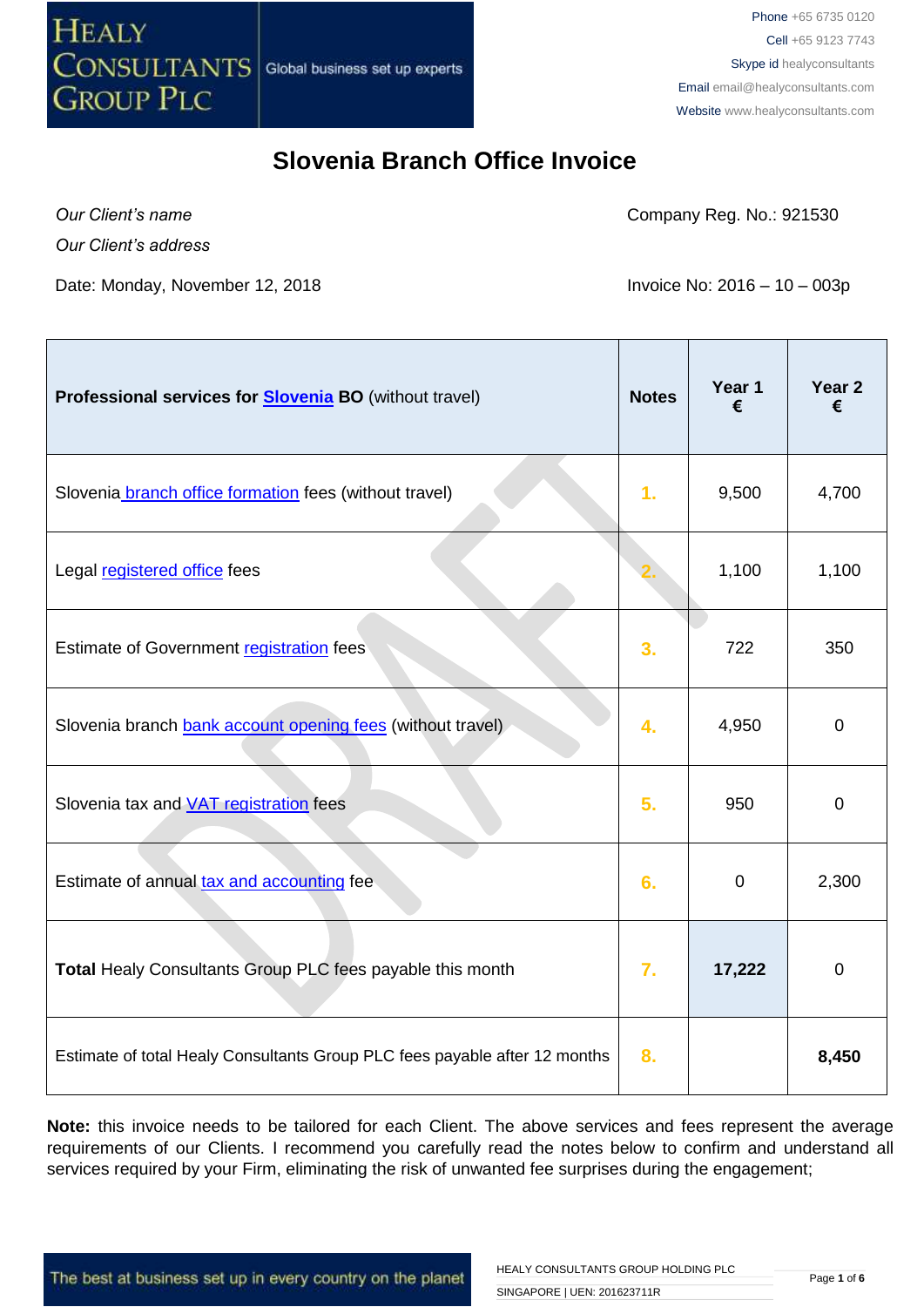#### *Notes to invoice above*

**1.** Healy Consultants Group PLC fees to efficiently and effectively complete Slovenia branch registration within [4 weeks](http://www.healyconsultants.com/slovenia-company-registration/fees-timelines/#timelines) by i) choosing the optimum regulatory license for our Client's business activities; ii) reserving a branch office name with Business Portal [\(E-Vem\)](http://evem.gov.si/evem/drzavljani/zacetna.evem); **iii)** settling our accountant and lawyer fees and **iv)** preparing a high quality branch incorporation application for Business Portal [\(E-Vem\)](http://evem.gov.si/evem/drzavljani/zacetna.evem);

All [engagement fees](http://www.healyconsultants.com/company-registration-fees/) (click link) are agreed and paid up front and agree to the fees published on our country web pages. Consequently, there are no hidden fees, surprises or ambushes throughout the engagement. All engagement deadlines are agreed up front in the form of a [detailed project plan,](http://www.healyconsultants.com/index-important-links/example-project-plan/) mapping ou[t deliverables](http://www.healyconsultants.com/deliverables-to-our-clients/) by week throughout the engagement term;

Every week during the engagement, Healy Consultants Group PLC will email our Client a [detailed status](http://www.healyconsultants.com/index-important-links/weekly-engagement-status-email/)  [update.](http://www.healyconsultants.com/index-important-links/weekly-engagement-status-email/) Our Client is immediately informed of engagement problems together with solutions. Your dedicated engagement manager is reachable by phone, Skype, live chat and email and will communicate in your preferred language;

- **2.** In accordance with the [Slovenia Commercial Code,](http://poslovniportal.si/Doing_Business_Slovenia.php) a Slovenian BO shall as from the date of its incorporation have a legal registered office in Slovenia, to which all official government communications and notices may be addressed. To comply with this statutory requirement, Healy Consultants Group PLC's Slovenia office will be the registered office address for your branch office. Thereafter, this address will be used to receive government correspondence including **i)** tax letters; **ii)** notice of the legal annual return and **iii)** all government communications. Most of our Clients wish to place [Healy Consultants Group PLC'](http://www.healyconsultants.com/corporate-outsourcing-services/company-secretary-and-legal-registered-office/) office [address](http://www.healyconsultants.com/corporate-outsourcing-services/company-secretary-and-legal-registered-office/) on invoices, contracts, websites and business cards;
- **3.** This fee is an estimate of government costs payable during your Firm's engagement. For transparency purposes, all government fee payments will be supported by original receipts and invoices. Examples of government costs include **i)** reserving the branch office name with the Business Portal [\(E-Vem\)](http://evem.gov.si/evem/drzavljani/zacetna.evem); **ii)** preparation of branch deeds; **iii)** applying for registration at the Business Portal [\(E-Vem\)](http://evem.gov.si/evem/drzavljani/zacetna.evem); **iv)** notarizing BO deeds and **v)** preparation of the branch seal. Following engagement completion, Healy Consultants Group PLC will refund our Client any excess of funds received over actual Government costs paid;
- **4.** Healy Consultants Group PLC will be pleased to open a Slovenian branch bank account without our Client travel. It is a time consuming task, and Healy Consultants Group PLC will shelter our Client from the associated administrative challenges. As you can appreciate, it is a difficult task to obtain bank account approval through a newly formed branch office when shareholders, directors and bank signatories reside overseas. Healy Consultants Group PLC will prepare a business plan for the bank to optimize the probability of branch bank account approval.

Depending on our Client's business and nationality, there is a 20% probability the banks will request a bank signatory to travel for a one-hour bank interview. Healy Consultants Group PLC will try its best to negotiate with the bank for a travel exemption. If our Client must travel to Slovenia for branch bank account opening, Healy Consultants Group PLC will refund our Client €950;

The best at business set up in every country on the planet

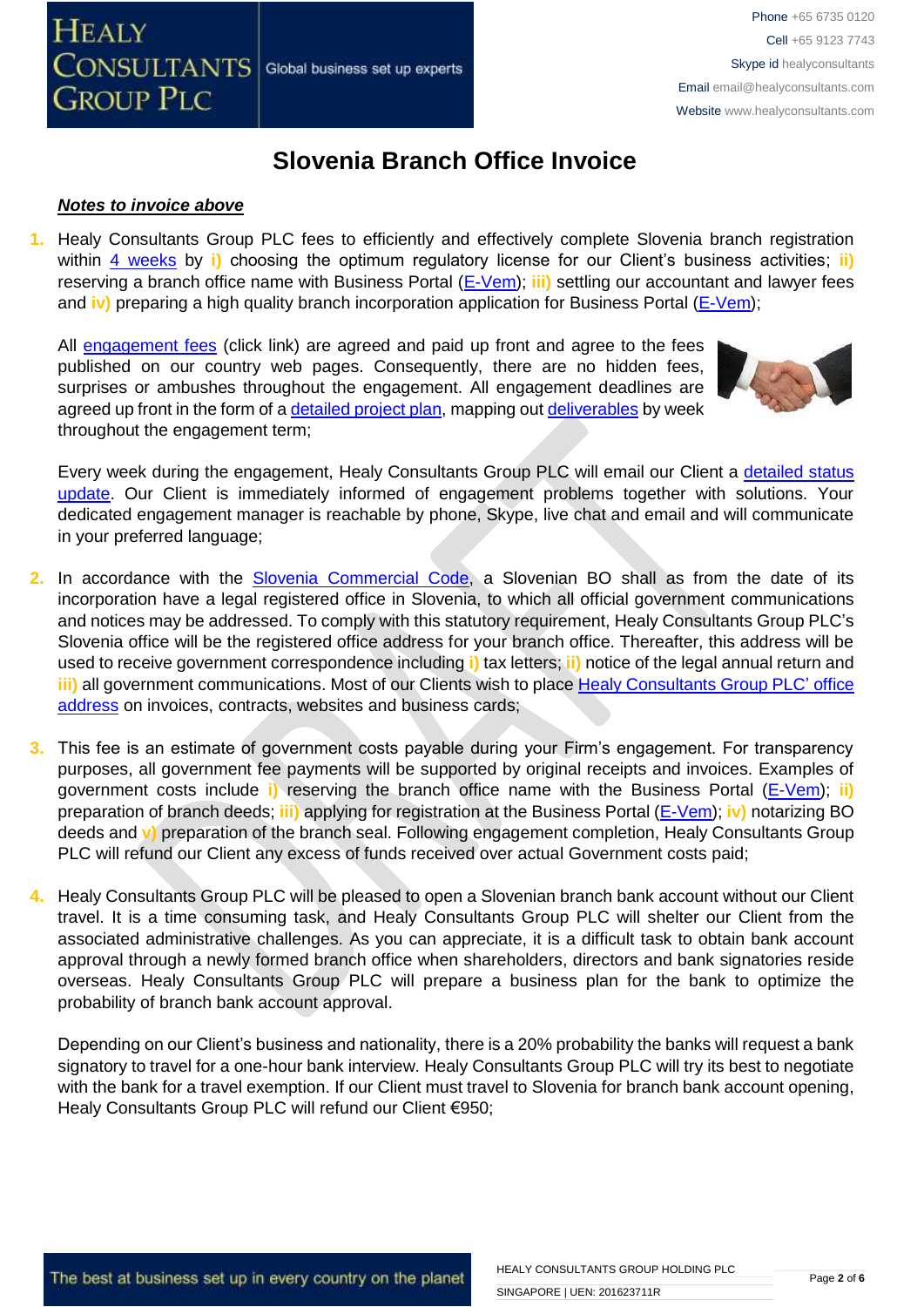**HEALY** 

## **Slovenia Branch Office Invoice**

If our Client is not comfortable with only a Slovenia branch bank account, Healy Consultants Group PLC will be pleased to open [an international branch bank account](http://www.healyconsultants.com/international-banking/) (click link) outside of Slovenia. Examples include New York, Germany, Liechtenstein, Austria, Bulgaria, South Africa, Australia, London, South America or Dubai. All banks will be top tier banks in these countries with excellent internet banking services. Example of our global banking partners include HSBC, Standard Chartered Bank, Citibank, Barclays, Standard bank, ANZ bank, VTB bank, UBS, Credit Suisse;

The banks enjoys ultimate power of approval of branch bank account applications. Consequently, guaranteed success is outside of Healy Consultants Group PLC' control. What is inside our control is the preparation and submission of a high-quality bank application that maximizes the likelihood of approval. To date, we enjoy a 100% approval record because of [our global banking relationships](http://www.healyconsultants.com/international-banking/corporate-accounts/) and determination;

Global banks continue to tighten branch bank account opening procedures, their internal compliance departments completing more thorough due diligence of Clients. Consequently, our Clients should expect the bank account approval period to take up to 4 weeks. Furthermore, global banks now require evidence of proof of business in the country where the branch bank account will be, including sales contracts or lease agreement;



- **5.** In accordance with [Slovenia Tax Laws,](http://www.mf.gov.si/fileadmin/mf.gov.si/pageuploads/Davki_in_carine/Angle%C5%A1ki/Taxation_in_Slovenia_2013.pdf) each entity must register for corporate tax and VAT if the projected annual turnover exceeds €50,000 at the [Department of Tax;](http://www.fu.gov.si/)
- **6.** For an active trading branch office, these [accounting and tax](http://www.healyconsultants.com/slovenia-company-registration/accounting-legal/) fees are an estimate of Healy Consultants Group PLC fees to efficiently and effectively discharge your annual branch office accounting and tax obligations. Following receipt of a set of draft accounting numbers from your branch office, Healy Consultants Group PLC will more accurately advise accounting and tax fees. For a dormant branch office, Healy Consultants Group PLC fees are only €950;
- **7.** All fees quoted in this invoice correspond to fees quoted [on Healy Consultants Group PLC's](http://www.healyconsultants.com/company-registration-fees/) website. Please review this invoice carefully to identify errors. During the rush of the business day, it is possible that Healy Consultants Group PLC inadvertently made fee calculation errors, typing errors or omitted services or omitted historic fee payments from Clients. In the unfortunate event you identify invoice errors, please revert to me directly re the same. I apologize in advance if I or my staff made invoice errors;
- **8.** Assuming our Clients re-engage Healy Consultants Group PLC in year 2, this fee is an estimate of the fees payable next year, 12 months after the date of branch office registration;
- **9.** The fees quoted in this invoice are a prediction of the fees required to efficiently and effectively complete this engagement in a timely manner. If during the engagement Healy Consultants Group PLC realizes that the project is more complex than anticipated, requiring a large additional investment of time, my Firm will revert to request additional fees. If Healy Consultants Group PLC completes the engagement faster and more easily than expected, Healy Consultants Group PLC is happy to refund some fees to our Client;
- **10.** Engage Healy Consultants Group PLC to [project manage](http://www.healyconsultants.com/project-manage-engagements/) business set up in every country on the planet. We are the best in the [world](http://www.healyconsultants.com/best-in-the-world/) at what we do, timely completing the  $A$  to  $Z$  of every country engagement;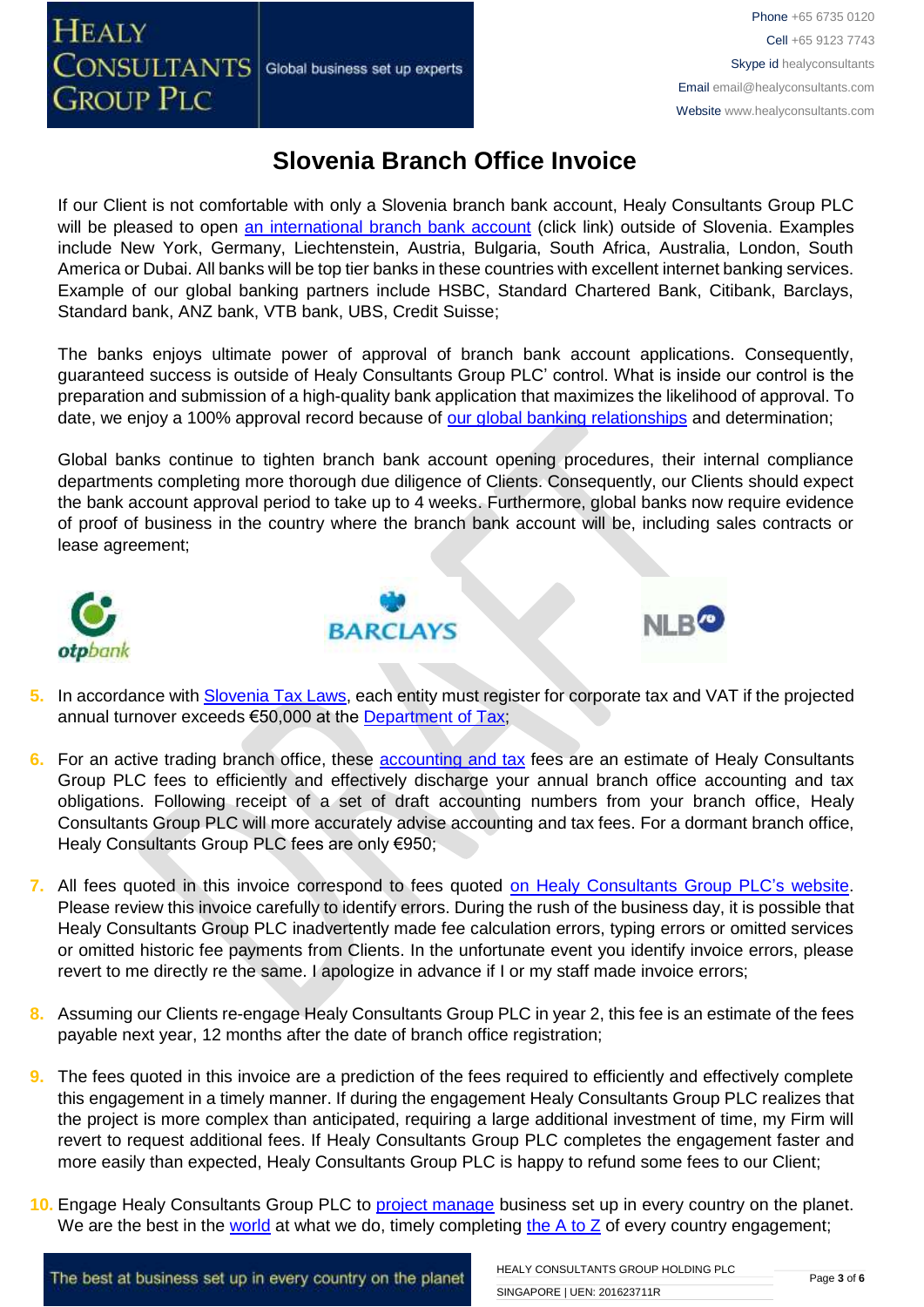

- **11.** In accordance with the [Slovenia Commercial Code,](http://poslovniportal.si/Doing_Business_Slovenia.php) there is no minimum capital injection required to setup a Slovenian branch office entity;
- **12.** If our Client and Healy Consultants Group PLC properly plan this engagement, our Clients' will *not* have to travel during this engagement. Healy Consultants Group PLC will efficiently and effectively and aggressively complete BO registration and branch bank account opening in a timely manner without our Client presence. Instead, our Client will need to **i)** sign and get documents legalized in the embassy in their country of origin and **ii)** courier the originals to Healy Consultants Group PLC office;



- **13.** Branch business activities are limited to the scope of activities operated by the parent entity. The branch suffers a corporation tax of 17%. A branch can **i)** lease office premises; **ii)** issue sales invoice to Clients' and **iii)** sign local legal contracts. A branch can import and export goods. The life of the branch is limited to the life of the parent company;
- **14.** If our Client requires nominee shareholder and director services [\(click link\),](http://www.healyconsultants.com/corporate-outsourcing-services/nominee-shareholders-directors/) Healy Consultants Group PLC will be pleased to assist. Our fee for professional, passive nominee corporate shareholder amounts to €2,100 per annum. Our fee to be both nominee director and shareholder amounts to €6,600 per annum. Being the sole shareholders and sole director of a Client's BO exposes Healy Consultants Group PLC to reputation, litigation and financial risk;
- **15.** Depending on our Client's business and nationality, the Slovenian Government may require a special regulatory license to carry on your business in the country. Healy Consultants Group PLC will assist our Client secure license approval; there may be additional engagement fees. However, the Government enjoys ultimate power of approval of BO registrations and business licenses;
- 16. If required, Healy Consultants Group PLC will be pleased to assist your firm secure employee [visa](http://www.healyconsultants.com/support-services/) approvals. Our fee is €4,950 for the first employee, €2,950 for the second employee, €1,950 per employee thereafter. Our employee visa fees includes preparation of a quality visa application and submitting to the correct Government immigration officers. The Government enjoys ultimate power of approval of visa applications. Consequently, guaranteed success is outside of Healy Consultants Group PLC' control. What is inside our control is the preparation and submission of a high quality immigration visa application that maximizes the likelihood of visa approval;
- 17. Some of our Clients request Healy Consultants Group PLC to provide temporary shared [office space](http://www.healyconsultants.com/virtual-office/) for 6 months until their preferred business premises is found. If your Firm requires this service, our one-time fee is €950. Monthly rental thereafter is paid directly to the landlord, independently of Healy Consultants Group PLC;
- **18.** Monthly, quarterly and mid-year Government tax obligations include monthly payroll reporting, monthly VAT and monthly or quarterly corporation tax return filing. If you need our help, Healy Consultants Group PLC can complete monthly Government reporting for a monthly fee of €860. Healy Consultants Group PLC monthly support will include **i)** receive in dropbox the monthly invoices from our Client; **ii)** label monthly bank statement transactions; **iii)** preparation and submission of VAT returns and **iv)** submission of monthly employee payroll reporting;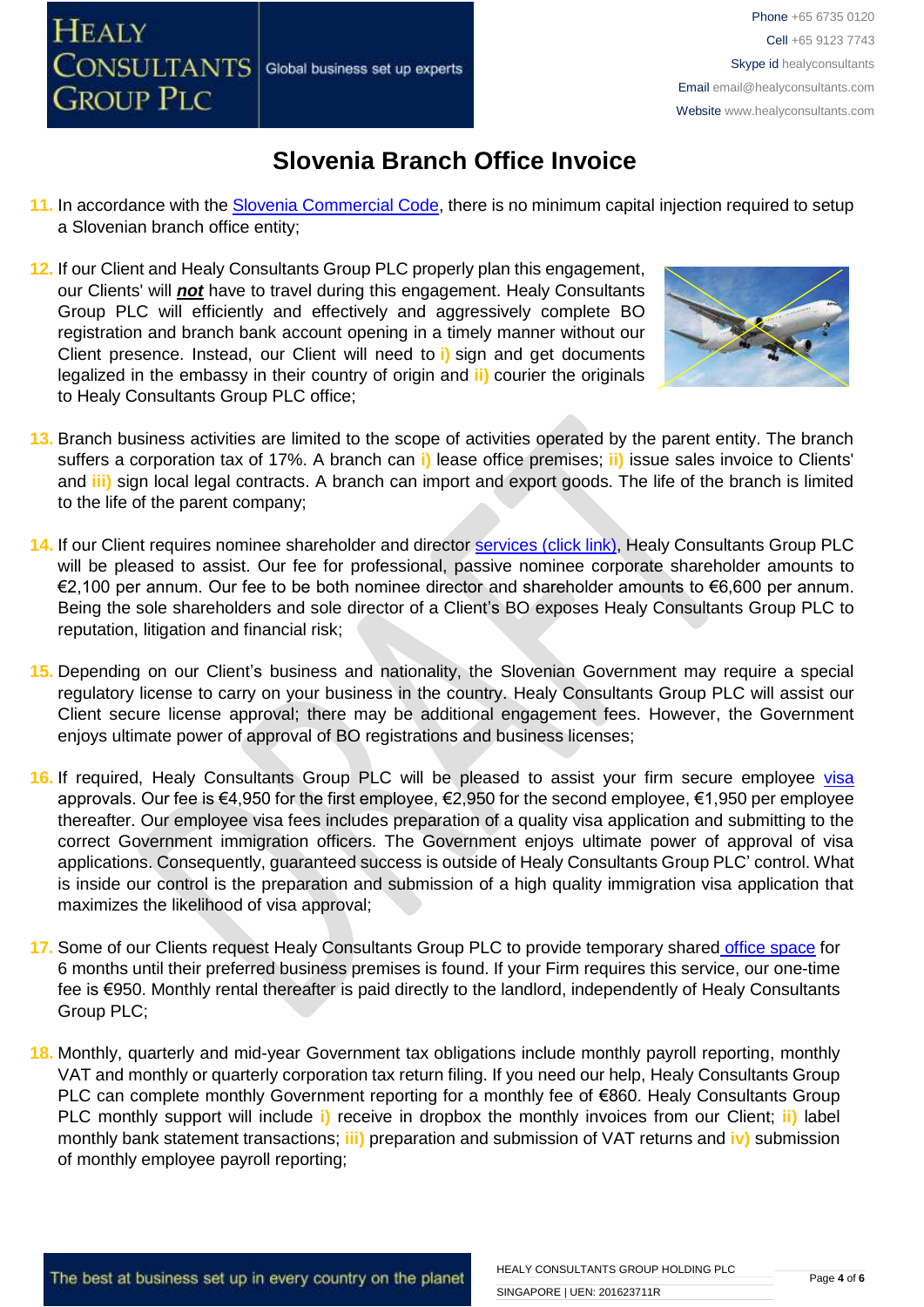**19.** Some of our Clients' require an [immediate country solution.](http://www.healyconsultants.com/turnkey-solutions/) With this strategy, within a day Healy Consultants Group PLC can supply our Client **i)** an existing dormant company number; **ii)** an already approved Slovenia branch bank account number and **iii)** a business address. Turnkey solutions are attractive to those entrepreneurs who wish to immediately close a country deal, sign a contract or invoice a customer;

Global business set up experts

**HEALY** 

**CONSULTANTS** 

**GROUP PLC** 

- 
- **20.** It is important our Clients are aware of their personal and branch tax obligations in their country of residence and domicile. Let us know if you need Healy Consultants Group PLC help to clarify your local and international annual tax reporting obligations;
- **21.** During the engagement, shareholders and directors' documents may need to be translated into the local language; before the Government and Bank approves BO registration and branch bank account opening respectively. Consequently, our Client should budget for possible additional translation and embassy attestation fees. Either our Client or Healy Consultants Group PLC can complete this administrative task;

As always, Healy Consultants Group PLC will negotiate with all third parties to eliminate or reduce additional engagement costs. For transparency purposes, all third-party fee payments will be supported by original receipts and invoices. Examples of possible third-party payments include **i)** embassy fees; **ii)** notary public costs and **iii)** official translator fees;

- **22.** As stipulated on our [business website](http://www.healyconsultants.com/) and in section 3 of our engagement letter, Healy Consultants Group PLC will only commence the engagement following **i)** settlement of our fees and **ii)** completion and signing of our legal engagement letter:
- **23.** Healy Consultants Group PLC will only incorporate your BO after 75% of [due diligence documentation](http://www.healyconsultants.com/due-diligence/) is received by email. Healy Consultants Group PLC will only open a branch bank account after 100% of the Client's original due diligence documentation is received by courier;
- 24. In accordance with the [Slovenia Commercial Code,](http://poslovniportal.si/Doing_Business_Slovenia.php) each Slovenian branch office must have at least one individual country representative ordinarily resident in Slovenia. If required, Healy Consultants Group PLC will be pleased to provide your firm with a professional nominee representative in Slovenia. Our fee amounts to €6,600per annum;
- **25.** During the annual renewal engagement with our Client, our in-hous[e Legal and Compliance Department](http://www.healyconsultants.com/about-us/key-personnel/cai-xin-profile/)  [\(click link\)](http://www.healyconsultants.com/about-us/key-personnel/cai-xin-profile/) reviews the quality and completeness of our Client file. Consequently, Healy Consultants Group PLC may revert to our Client to ask for more up to date [due diligence documentation;](http://www.healyconsultants.com/due-diligence/)
- **26.** To assist our Clients to minimize foreign exchange costs, we offer the payment in SG\$, Euro, Pounds or US\$. Kindly let me know in which currency your Firm prefers to settle our fees and I will send an updated invoice, thank you;
- 27. Some of our Clients' engage Healy Consultants Group PLC t[o recruit \(click link\)](http://www.healyconsultants.com/corporate-outsourcing-services/how-we-help-our-clients-recruit-quality-employees/) local employees. We have a lot of experience in this area and we are quite skilled at securing quality candidates for our Clients';